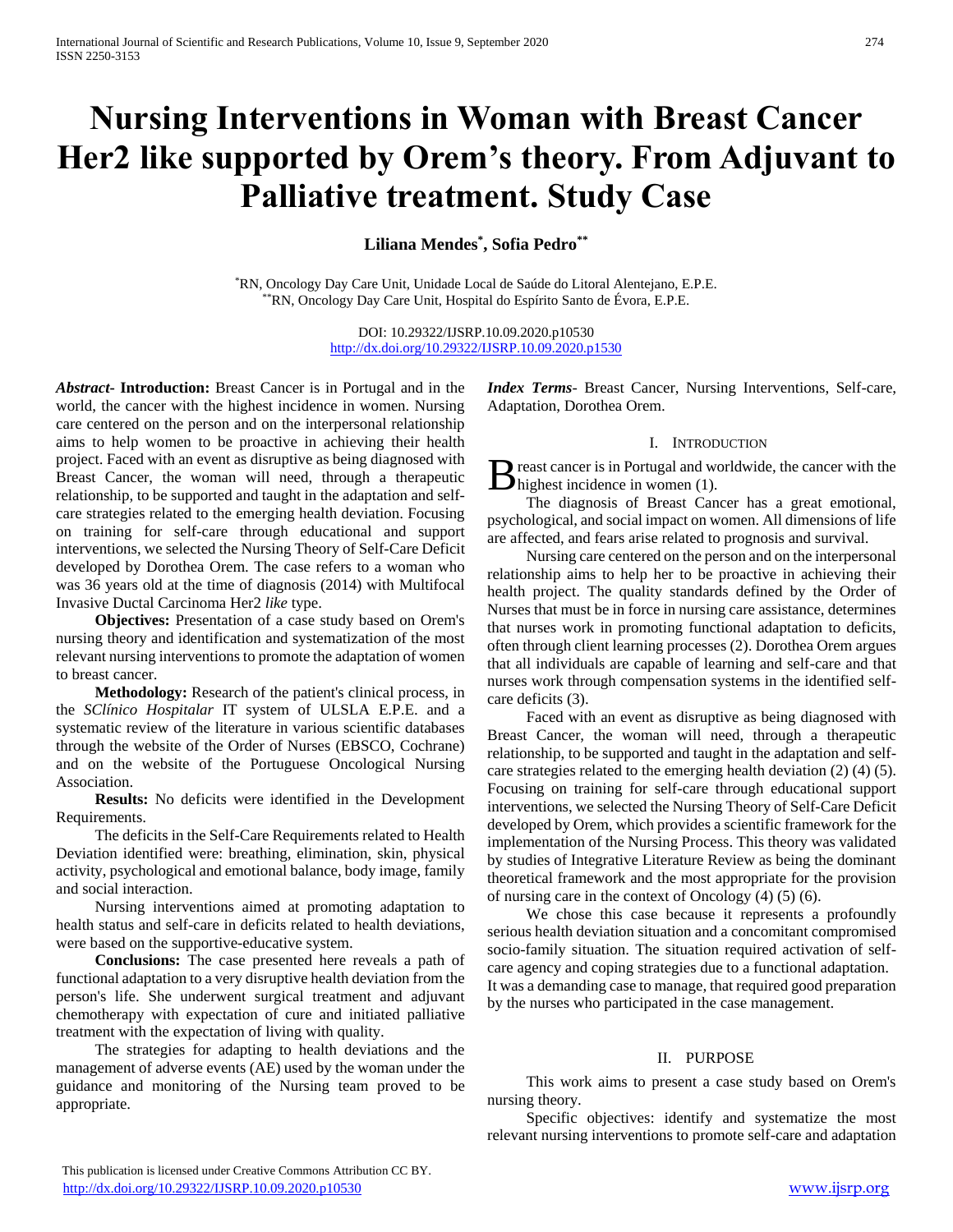of women to breast cancer disease; to establish a theoretical framework that supports the nursing care provided; thus contributing to the affirmation of Nursing as a practical human science, with its own body of knowledge, which gives it the degree of scientific discipline.

## III. METHODOLOGY AND DATA COLLECTION

 The authors consulted the patient's clinical process, in the *SClínico Hospitalar* IT system of ULSLA E.P.E., and operated a systematic review of the literature in various scientific databases through the website of the Order of Nurses (EBSCO, Cochrane) and on the website of the Portuguese Oncological Nursing Association.

### IV. ETHICAL PROCEDURES

 All the research was done ensuring the anonymity, respect and confidentiality of the data collected.

## V. CLINICAL CASE

 The case refers to a woman who was 36 years old at the time of diagnosis (2014) with Multifocal Invasive Ductal Carcinoma Her2 *like* type in the left breast. She underwent quadrantectomy with axillary dissection and adjuvant chemoradiotherapy in the first phase. By then her Eastern Cooperative Oncology Group (ECOG) Performance Status score was zero. The initial vascular access were peripheral veins in the forearm. The veins were fragile and totally implanted central venous catheter was placed.

 Due to the relapse of the disease with brain, lung, liver, and bone metastasis, she underwent holocranial radiotherapy by brain metastasis and started to undergo palliative chemotherapy. At the time of the diagnosis, she was professionally active and married. She is the mother of two minor children that were 6 and 9 years old at the time and are 11 and 15 now. She went through a divorce process in the end of the adjuvant treatment and was not working. At the time of the relapse she was alone with the children.

 During the adjuvant treatment, the woman had the expectation of healing. When the disease relapsed, she presented a great emotional and psychological distress related to her survival and the exercise of parenting. Her ECOG Performance Status score then was 2.

 By now, this woman has 41 years old. The palliative treatment had a favorable outcome and she only has lung metastasis diagnosed. Her ECOG Performance Status score is 0 and she is working in a part-time schedule. She takes care of her children and does all the domestic chores.

## VI. DOROTHEA OREM THEORY

 Born in 1914 in the United States of America, Orem was a nursing theorist and created the Self-care Deficit Nursing Theory. Orem theory is known as Orem Model of Nursing and was developed between 1959 and 2001 (7).

 Orem's theory comprises three main frameworks: Theory of Self-Care, Theory of Self-care -deficit and the Theory of Nursing Systems (8) (9) (10).

 Dorothea Orem bases her conceptual model on the premise that integrated human functioning includes physical, psychological, interpersonal, and social aspects. She believes that what distinguishes human beings from other living beings is their potential for learning and development. Hence to point out the supportive-educative system as a method of nursing intervention assistance (11). Basically, she advocates that every person has learning and self-care potential and nurses act through compensatory systems supporting the self-care and learning deficits (3) (8). So, the aim of nursing profession is to attain independence in self-care (8). Patients are encouraged to take their own decisions through the development of a collaborative relations with nurses (3) (10).

 Self-care is defined as a human regulatory function performed intentionally, with a view to acquiring the necessary conditions to ensure life, maintain physical and psychological functioning within parameters compatible with life, guaranteeing human integrity and development (3) (12)**.**

 The Self-Care Theory is presented as a process based on an operational structure. This structure consists in estimative, transitional and production operations. An operation means the knowledge and attendance of each existent self-care requisite. The estimative operations regard to the existing condition, in a time and place. The transitional operations refer to the judgment of the results achieved through execution of estimative operations. The production operations are acts that guarantee the necessary resources for the self and its environment, in order to allow the realization of care measures with the use of specific methods to meet each particular requirement of self-care (3)**.**

 The capacity to perform self-care is called self-care agency. Orem identifies three types of predisposing conditions to self-care agency:

Type 1 - foundational capabilities and dispositions.

 Type 2 - capabilities to initiate and perform self-care at a given time and place.

 Type 3 – capabilities to start and maintain estimative, transition and production operations over time. To create references from the operations performed to know, particularize and meet existent and projected self-care requisites.

 These three types of allowing requirements constitute a model of structure of self-care agency (3).

 Orem identifies requirements of universal, development and health deviation self-care. Universal requirements refer to structural or functional integrity; development requirements refer to life and maturation processes and health deviation requirements refer to the situation of a sick or injured person undergoing medical diagnosis or treatment (12).

 Nurses work through compensation systems in the identified self-care deficits. The Self-care deficits occurs when self-care needs are larger than the person's ability to provide for them; refers to the limitations of individuals in achieving their selfcare (8) (12).

 The systems are the actions nurses perform and the relations they develop when they practice nursing (3) (9).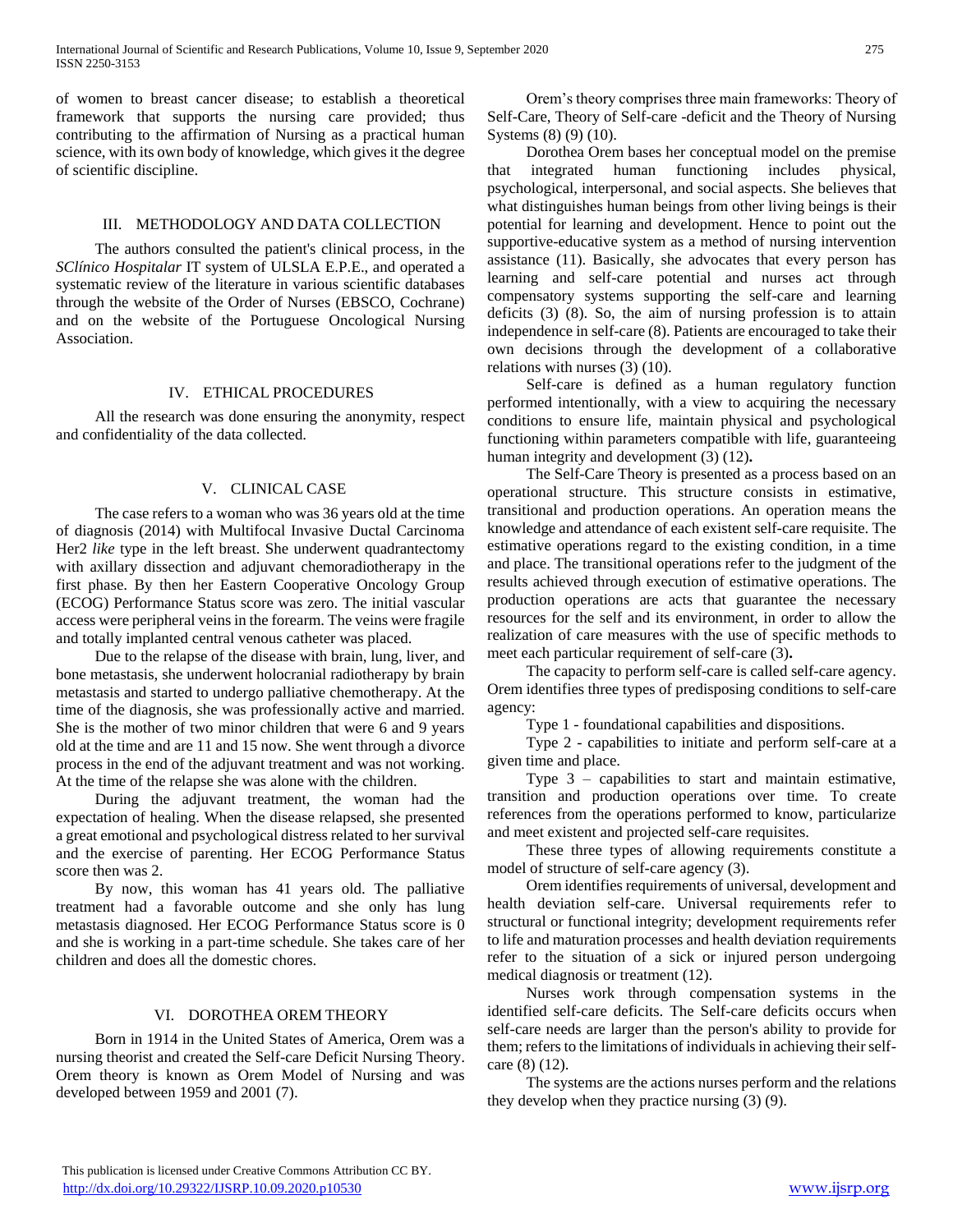There are three levels of compensatory systems: wholly compensatory system, partly compensatory system, and supportive-educative system (8).

 Nursing systems are implemented through aid methods. These help methods are: acting or doing for patients, guiding patients, supporting patients physically and psychologically, providing the environment that promotes personal development and teaching patients (8) (12) (9).

 The supportive-educative system was identified as the one that best meets the needs of the cancer population undergoing chemotherapy treatment  $(4)$   $(13)$   $(14)$   $(15)$ .

 The theory developed by Orem was validated by studies of Integrative Literature Review as being the dominant theoretical framework and most appropriate for the provision of nursing care in the context of Oncology (6) (4) (16).

 Orem's conceptual model lacks the inclusion of the Spirituality dimension. This is a dimension particularly present in the mind of the person who is in a life-threatening situation. Spirituality gives us a sense of the meaning of life. In a situation in which survival is threatened, it is important that the person feels that her/his life has and had meaning, that it is important. Spirituality means knowing that life has meaning beyond the mundane existence of everyday life (17).

 Even without regarding the questions related to spirituality, the theory developed by Orem is the one that best responds to deficits in development self-care requisites comprising the transitional aspect of adaptation and to health deviations, especially in an oncological scenario.

# VII. RESULTS / FINDINGS

 The implementation of the nursing process presumes the use of critical thinking. There are four structured cognitive operations that are required: diagnostic, prescriptive, regulatory and control (10). We will use the term "operation" has it is in the original theory, but this "operations" mean nursing interventions.

 Diagnostic Operations: Basic conditioning factors related to housing, basic sanitation and economic resources were guaranteed.

 The Universal Self-Care deficit requirements identified were induced by the disease and were adverse events caused by the treatments. So, they are also Health Deviation deficits requirements that demanded therapeutic Self-care. They are: inadequate effective respiration related with cough, inadequate eliminative process related with constipation, inadequate skin integrity related with Doxorrubicine administration in a peripheral vein, body image modification related with alopecia, inadequate physical activity related with fatigue, inadequate psychological and emotional balance related with a life threatening disease and potential parenting disruption, and inadequate social interaction related with social isolation because of the fatigue.

 No Developmental Self-Care requirements deficits were found. The woman revealed adequate Self-care Agency to deal with the initial diagnosis and with the transition between adjuvant and palliative treatment.

 **Prescriptive Operations**: Self-care Agency was assessed by a semi-structured interview. We set with the patient what was the acceptable level of deviation for each condition.

 We identified the supportive-educative system has the most appropriate for this situation.

# **Regulatory Operations:**

 Self-care Agency was developed and the adherence to treatment and management of adverse events were enhanced by the helping methods used. They were guiding and directing, teaching, providing psychological and emotional support and providing and maintaining environment that supports personal development. We also provide written information support with the management strategies of the adverse events.

 **Control Operations:** This woman revealed decreased level of worry and anxiety. She is independent in all daily life activities and instrumental life activities.

She has a normal weight and low risk of malnutrition.

 She cares of her central vascular access avoiding sudden movements and carry weights. Her central access is functional and well implanted.

 She cares of her left upper limb doing the preventive lymphedema exercises. Does not present lymphedema signs.

 She used facial make-up and wore a turban when her body image was altered. She referred sadness about her image, but she did not isolate herself.

 Demonstrated adherence to the treatment and correct management of cough, pain, constipation, fatigue, and drowsiness with non-pharmacological, and pharmacological strategies.

 Her speech and behavior are suggestive of functional adaptation as she accepts quality of life as a main goal.

# VIII. DISCUSSION

 The theory developed by Orem covers the needs of women with breast cancer in nursing care as well as the type of professional help to be provided (4) (12).

 Nursing operations founded on this theoretical framework and based in a supportive-educative system, aim to help patients increase their self-care resources and encourage decision-making. This system allows for greater involvement in the process of adaptation and management of health problems (4).

 Regarding the diagnostic operations, we consider that the Self-care Agency should be supported by a structured interview where the power components for performing estimative, transitional, and productive operations would be assessed. The better moment to make this assessment is before treatments initiation  $(14)$ .

 We also consider that before the first treatment and between the subsequent treatments a quality of life assessment should be applied (18). The quality of life assessment allows nurses to identify the impact of the disease and adverse events in life and the human responses to that. From here we can guide and direct management strategies that better suit this person.

 Also, in the first contact, information should be given in order to prepare the person to what will probably happen (4). This previous knowledge allows the person to activate their internal Self-care power components to deal with the situation and gives the sensation of being in control. This emotional and psychological state predisposes the person to engage in the learning process (14).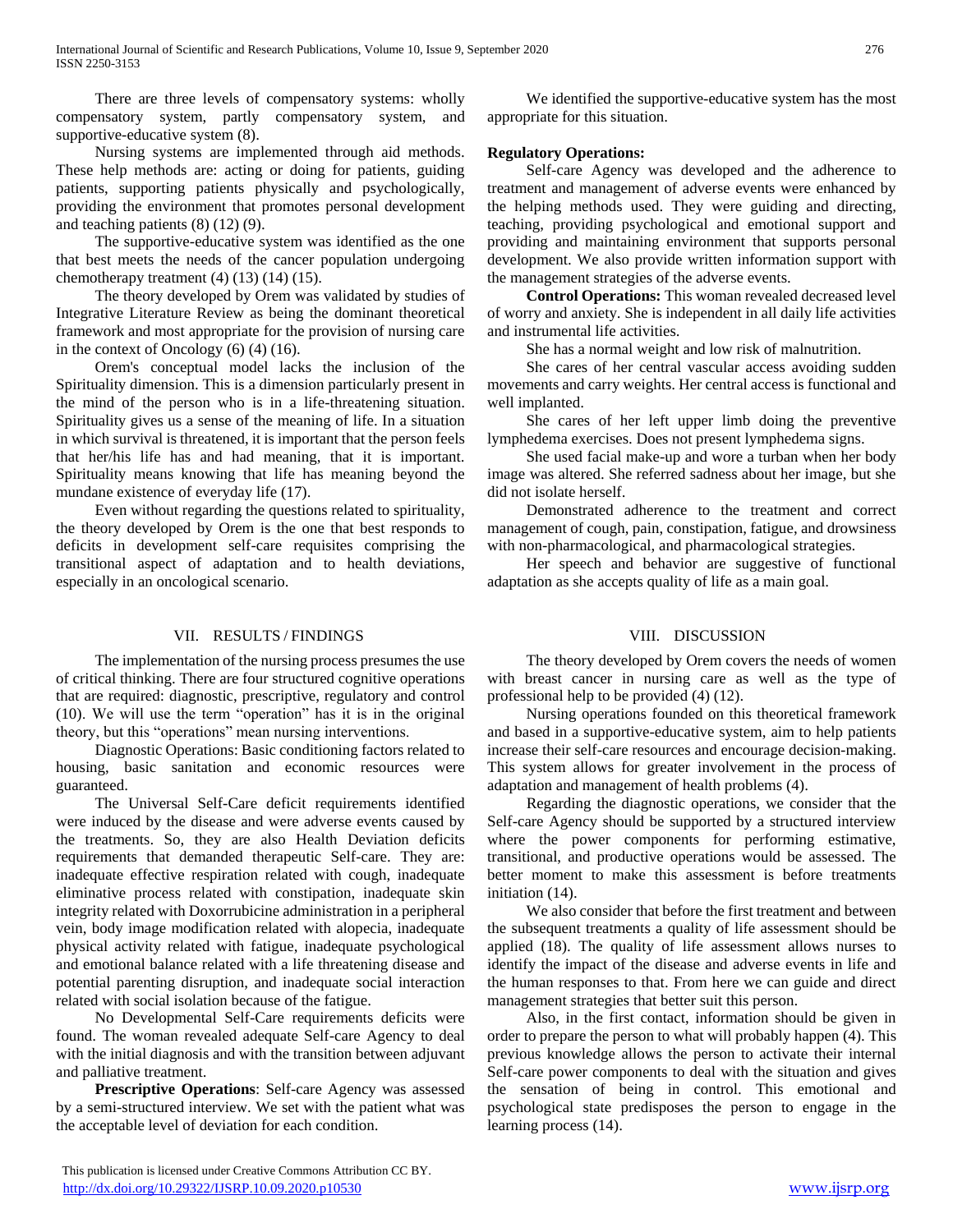The prescriptive and regulatory nursing operations proved themselves to be adequate. In the control operations we can observe the absence of complications and the adoption of healthpromoting behaviors.

# IX. CONCLUSION

 The case presented reveals a path of functional adaptation to a very disruptive health deviation from the person's life. The woman underwent surgical treatment and adjuvant treatment with the expectation of cure. And then palliative treatment with the expectation of living with quality.

 The strategies of adaptation to health deviations and management of adverse events used by the woman under the guidance and monitoring of the nursing team proved to be appropriate.

 Nursing interventions were supportive-educative as recommended by the literature.

 A host nursing consultation should be implemented. This consultation allows the identification of self-care resources and deficits using an appropriate instrument for this purpose, as well as the preparation for the treatment of chemotherapy and associated adverse events (4) (19) (20).



**Figure 1. Model of self-care deficit. In: Jarosová, D. (2014). Supporting Material. Nursing Theories and Models. (8)**

#### **REFERENCES**

- [1] 1. Worldwide cancer data. World Cancer Research Fund. [Online] 2018. [Cited: february 19, 2020.] https://www.wcrf.org/dietandcancer/cancertrends/worldwide-cancer-data.
- [2] 2. Enfermeiros, Ordem dos. Divulgar: Padrões de Qualidade dos Cuidados de Enfermagem. Enquadramento Conceptual. Enunciados Descritivos. Lisboa : Ordem dos Enfermeiros, 2001.
- [3] 3. Orem, Dorothea. Newsletter, Volume 4, Edição 1. Orem International Society. [Online] 1996. [Cited: 12 29, 2019.]
- [4] 4. Silva, R,, Ferreira, L. and Pereira, F. Intervenções de Enfermagem Promotoras da Adaptação da Mulher ao Cancro da Mama. Revista OncoNews. Associação de Enfermagem de Oncologia Portuguesa, 2018, 36.
- [5] 5. Mira, Helena. Adesão ao Regime Terapêutico com Antineoplásicos Orais: Intervenção de Enfermagem em contexto de Hospital de Dia. Dissertação de Mestrado em Enfermagem Médico-Cirúrgica. Lisboa : Escola Superior de Enfermagem de Lisboa, 2016.
- [6] 6. Silva, et al Neylany da. Teorias de Enfermagem Aplicadas no Cuidado a Pacientes Oncológicos: Contribuição para a Prática Clínica do Enfermeiro. Revista UNINGÁ. 2018, Vol. 55, 2, pp. 59-71.

 This publication is licensed under Creative Commons Attribution CC BY. <http://dx.doi.org/10.29322/IJSRP.10.09.2020.p10530> [www.ijsrp.org](http://ijsrp.org/)

- [7] 7. Alice Petiprin. Dorothea Orem Nursing Theorist. Nursing Theory. [Online] 2016 . [Cited: february 19, 2020.] https://nursingtheory.org/nursing-theorists/Dorothea-E-Orem.php.
- [8] 8. Jarosová, Darja. Supporting Material. Nursing Theories and Models. Czech Republic : Universitas Ostravienesis, 2014. CZ.1.07/2.2.00/28.0247.
- [9] 9. Tomey, Martha Alligood and Ann. Modelos y Teorias en Enfermeria. Estados Unidos da América : Elsevier España, 2011. 978-84-8086-716-0.
- [10] 10. Berbiglia, Violeta. Orem´s Self-Care Deficit. Theory in Nursing Practice. [book auth.] Martha Alligood. Nursing Theory. Utilization an Aplication. Missouri : Elsevier, 2015.
- [11] 11. Tomey, Matha Alligood e Ann. Teóricas de Enfermagem e a sua obra. Modelos e Teorias de Enfermagem. s.l. : Lusodidacta, 2004. 9789728383749.
- [12] 12. Queirós, P., Vidinha, T. and Filho, António. Autocuidado: o contributo teórico de Orem para a disciplina e profissão de Enfermagem. Artigo Teórico/Ensaio. Revista de Enfermagem Referência. , 2014, Vol. Série IV, 3.
- [13] 13. Dibble, Marylin Dodd & Suzanne. Predictors of self-care: A test of Orem's model. Oncology nursing forum , 1993, Vol. 20(6).
- [14] 14. al, Jane Armer et. Enhancing Supportive-Educative Nursing Systems to Reduce Risk of Post-Breast Cancer Lymphedema. Self-care, Dependent Care and Nursing: the official journal of the International Orem Society, 2009, Vol. 17(1).